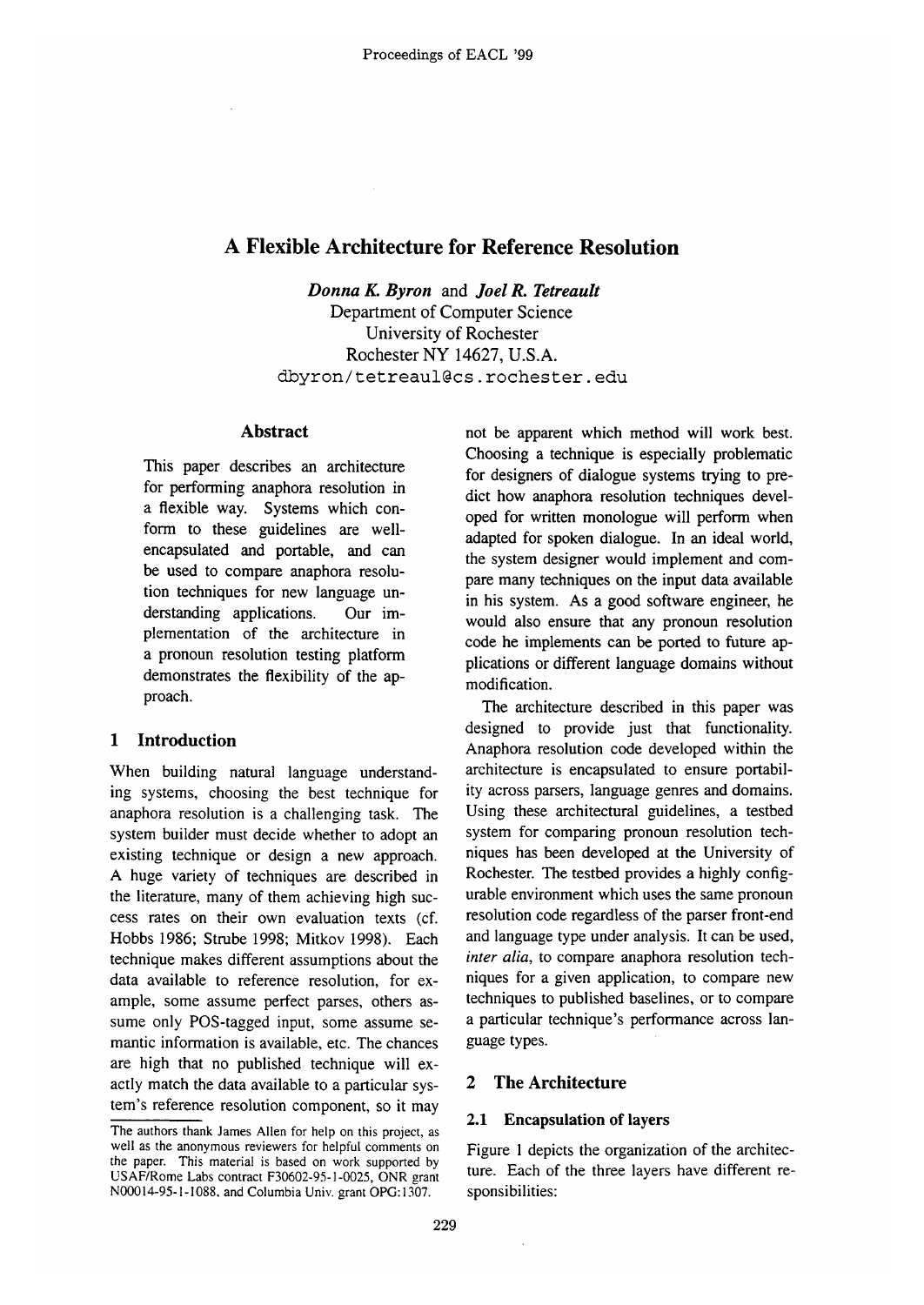

Figure 1: Reference Resolution Architecture

- Layer 1: **The supervisor** controls which modules in Layers 2 and 3 execute, In our implementation, the supervisor sets a runtime switch for each module in layer 2 and 3, and the first instruction of each of those modules checks its runtime flag to see if it is active for the current experiment.
- Layer 2: Translation reads the input text and creates the main data structure used for reference resolution, called the discourse context (DC). The DC consists of discourse entities (DEs) introduced in the text, some of which are anaphoric. This layer contains all syntactic and semantic analysis components and all interaction with the surrounding system, such as access to a gender database or a lexicon for semantic restrictions. All features that need to be available to reference resolution are posted to the DC. This layer is also responsible for deciding which input constituents create DEs.
- Layer 3: Anaphora resolution contains a variety of functions for resolving different types of anaphora. Responsibilities of this layer include determining what anaphoric phenomena are to be resolved in the current experiment, determining what anaphora resolution technique(s) will be used, and determining what updates to make to the DC. Even though the modules are independent of the input format, they are still somewhat dependent on the availability of DE features. If a feature needed by a particular resolution module was not created in a particular experiment, the module must either do without it or give up and exit. This layer's output is an updated DC with anaphoric elements re-

solved to their referents. If labeled training data is available, this layer is also responsible for calculating the accuracy of anaphora resolution.

#### **2.2 Benefits of this design**

This strict delineation of responsibilities between layers provides the following advantages:

- Once a translation layer is written for a specific type of input, all the implemented anaphora resolution techniques are immediately available and can be compared.
- Different models of DC construction can be compared using the same underlying reference resolution modules.
- It is simple to activate or deactivate each component of the system for a particular experiment.

#### **3 Implementation**

We used this architecture to implement a testing platform for pronoun resolution. Several experiments were run to demonstrate the flexibility of the architecture. The purpose of this paper is not to compare the pronoun resolution results for the techniques we implemented, so pronoun resolution accuracy of particular techniques will not be discussed here.<sup>1</sup> Instead, our implementation is described to provide some examples of how the architecture can be put to use.

#### 3.1 Supervisor layer

The supervisor layer controls which modules within layers 2 and 3 execute for a particular experiment. We created two different supervisor

<sup>&</sup>lt;sup>1</sup>See (Byron and Allen, 1999; Tetreault, 1999) for results of pronoun resolution experiments run within the testbed.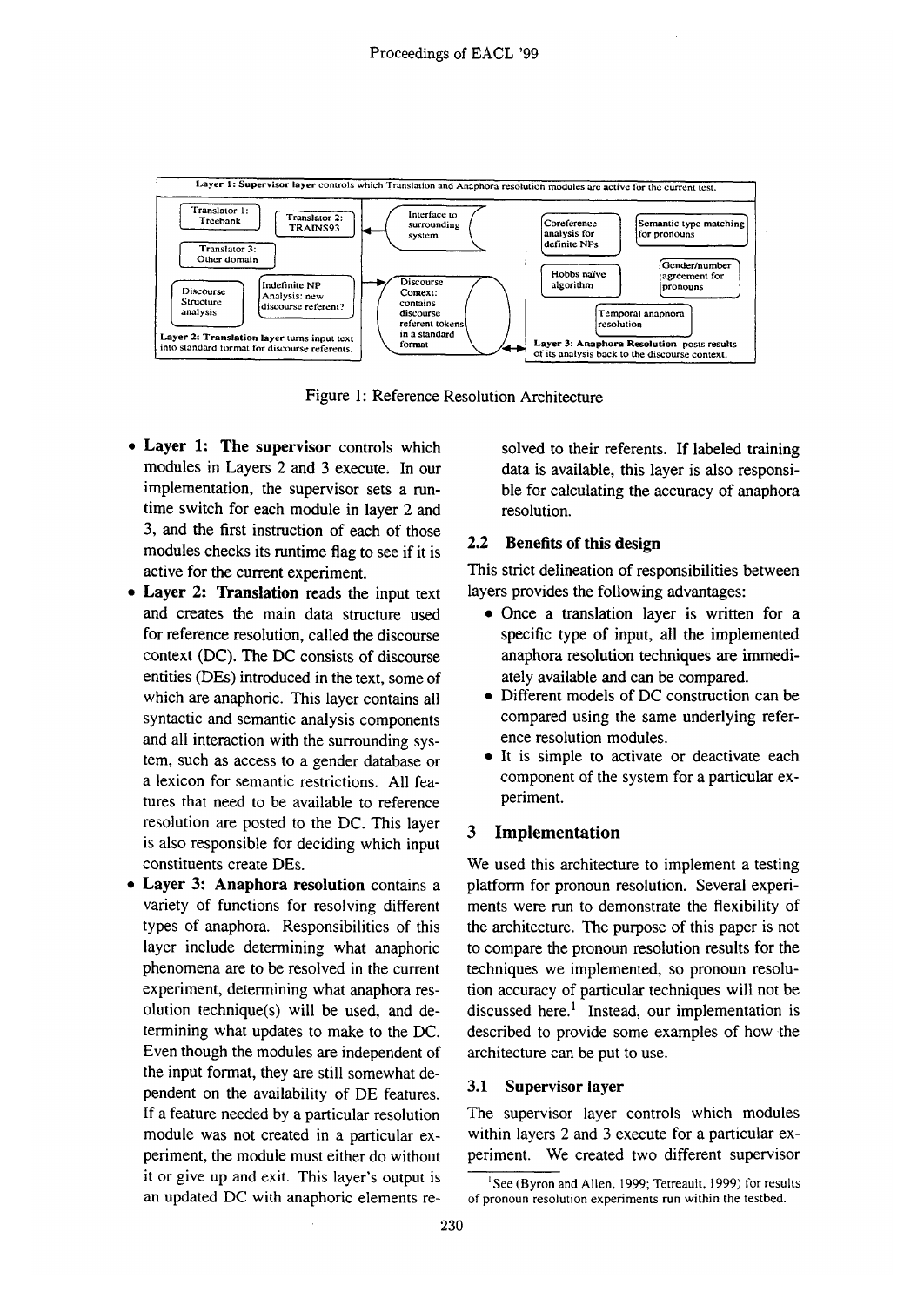modules in the testbed. One of them simply reads a configuration file with runtime flags hard-coded by the user. This allows the user to explicitly control which parts of the system execute, and will be used when a final reference resolution techniques is chosen for integration into the TRIPS system parser (Ferguson and Allen, 1998).

The second supervisor layer was coded as a genetic algorithm (Byron and Allen, 1999). In this module, the selection of translation layer modules to execute was hard-coded for the evaluation corpus, but pronoun resolution modules and methods for combining their results were activated and de-activated by the genetic algorithm. Using pronoun resolution accuracy as the fitness function, the algorithm learned an optimal combination of pronoun resolution modules.

#### **3.2 Translation layer**

Translation layer modules are responsible for all syntactic and semantic analysis of the input text. There are a number of design features that must be controlled in this layer, such as how the discourse structure affects antecedent accessibility and which surface constituents trigger DEs. All these design decisions should be implemented as independent modules so that they can be turned on or off for particular experiments.

Our experiments created translation modules for two evaluation corpora: written news stories from the Penn Treebank corpus (Marcus et al., 1993) and spoken task-oriented dialogues from the TRAINS93 corpus (Heeman and Allen, 1995). The input format and features added onto DEs from these two corpora are very different, but by encapsulating the translation layer, the same pronoun resolution code can be used for both domains. In both of our experiments only simple noun phrases in the surface form triggered DEs.

Treebank texts contain complete structural parsers, POS tags, and annotation of the antecedents of definite pronouns (added by Ge et al. 1998). Because of the thorough syntactic information, DEs can be attributed with explicit phrase structure information. This corpus contains unconstrained news stories, so semantic type information is not available. The Treebank translator module adds the following features to each DE:

- 1. Whether its surface constituent is contained in reported speech;
- 2. A list of parent nodes containing its surface constituent in the parse tree. Each node's unique identifier encodes the phrase type (i.e. VB, NP, ADJP);
- 3. Whether the surface constituent is in the second half of a compound sentence;
- 4. The referent's animacy and gender from a hand-coded agreement-feature database.

A second translation module was created for a selection of TRAINS93 dialogue transcripts. The input was POS-tagged words with no structural analysis. Other information, such as basic punctuation and whether each pronoun was in a main or subordinate clause, had previously been handannotated onto the transcripts. We also created an interface to the semantic type hierarchy within the Trains system and added semantic information to the DEs.

Common DE attributes for both corpora:

- I. Plural or singular numeric agreement;
- 2. Whether the entity is contained in the subject of the matrix clause;
- 3. Linear position of the surface constituent;
- 4. Whether its surface constituent is definite or indefinite;
- 5. Whether its surface constituent is contained in quoted speech;
- 6. For pronoun DEs, the id of the correct antecedent (used for evaluation).

#### **3.3 Anaphora resolution layer**

Modules within this layer can be coded to resolve a variety of anaphoric phenomena in a variety of ways. For example, a particular experiment may be concerned only with resolving pronouns or it might also require determination of coreference between definite noun phrases. This layer is reminiscent of the independent anaphora resolution modules in the Lucy system (Rich and LuperFoy, 1988), except that modules in that system were not designed to be easily turned on or off.

For our testbed, we implemented a variety of pronoun resolution techniques. Each technique